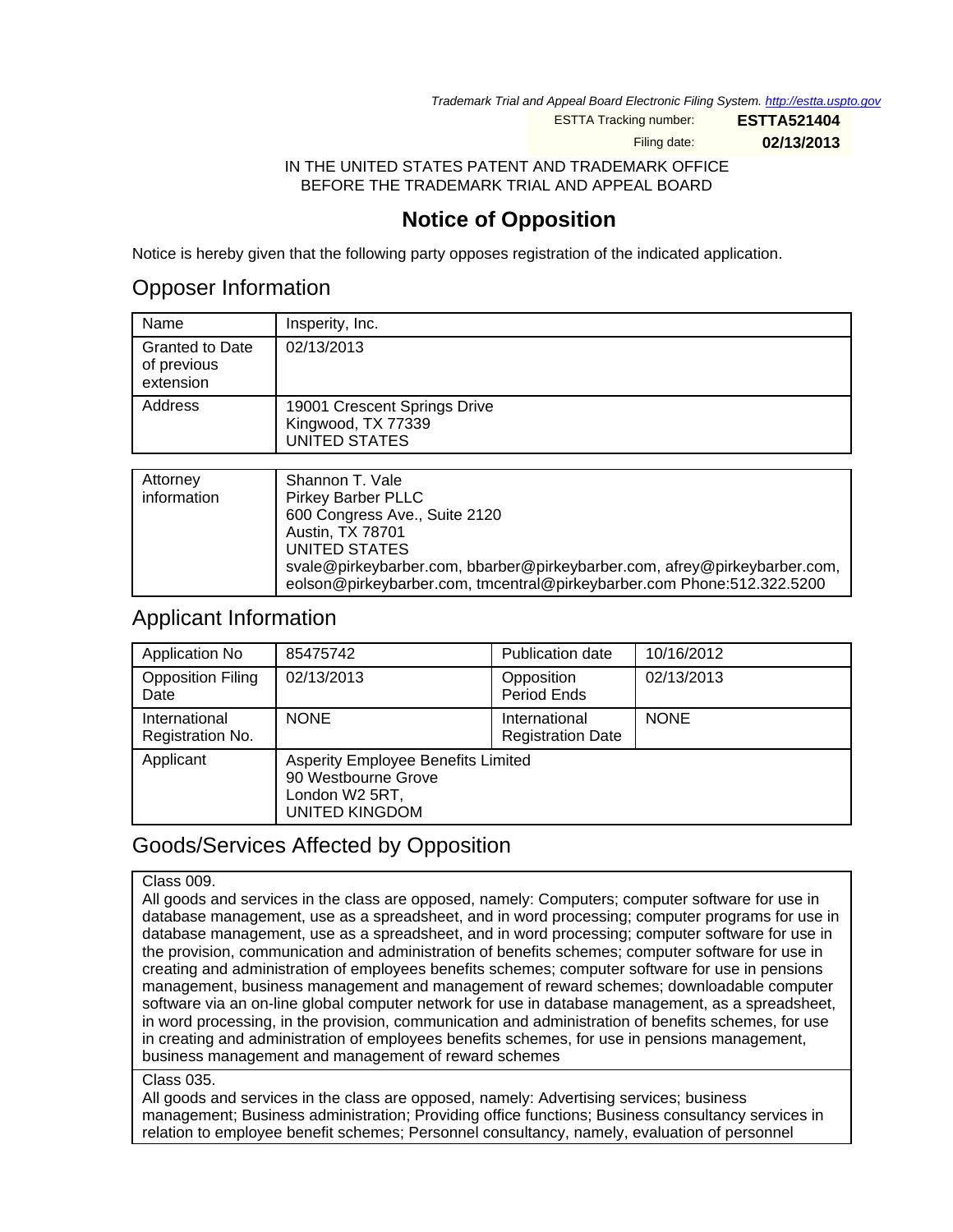requirements; Advertising and promotional services, namely, organization, operation, management and supervision of sales and of promotional voucher schemes in relation to employee benefit packages, incentive schemes, benefits and perks schemes, loyalty schemes, employees benefits packages, staff motivation and performance schemes, and promotional programs and promotional services in relation to employee benefit packages; Advertising and promotional services, namely, organization, operation, management and supervision of sales and of promotional voucher schemes in relation to employee benefit packages, incentive schemes, benefits and perks schemes, loyalty schemes, employees' benefits' packages, staff motivation and performance schemes, and promotional programs and promotional services; providing information, advisory and consultancy services in the fields of human resources, personnel management, and personnel recruitment

#### Class 036.

All goods and services in the class are opposed, namely: Administration of employee benefit plans concerning insurance and finance, administration of employee welfare benefit plans concerning insurance and finance, administration of employee pension plans; consulting services in the field of state and federal employee benefit plans concerning insurance and finance, namely, consultancy relating to compulsory social security and benefit entitlements, Contributory benefit scheme services, namely, providing information in the field of employee financial benefit plans, providing counseling and consulting in the field of healthcare benefits

#### Class 041.

All goods and services in the class are opposed, namely: Training services in the fields of human resources, employee recruitment, and personnel management; educational services, namely, providing classes, seminars, and workshops in the fields of human resources, employee recruitment, and personnel management; arranging, conducting and coordinating educational meetings, educational conferences, and seminars in the fields of human resources, employee recruitment, and personnel management, and training sessions and courses in the fields of human resources, employee recruitment, and personnel management; arranging and conducting educational conferences and seminars and provision of training in the fields of recruitment, employment, personnel management and human resources

#### Class 042.

All goods and services in the class are opposed, namely: Providing on-line non-downloadable software via a global computer network for use in database management, use as a spreadsheet, and in word processing; providing on-line non-downloadable software via a global computer network for use in the provision, communication and administration of benefits schemes; providing on-line nondownloadable software via a global computer network for use in creating and administration of employees benefits schemes; Providing on-line non-downloadable software via a global computer network for use in pensions management, business management and management of reward schemes

## Applicant Information

| Application No                    | 85475752                                                                                                    | <b>Publication date</b>                   | 10/16/2012  |
|-----------------------------------|-------------------------------------------------------------------------------------------------------------|-------------------------------------------|-------------|
| <b>Opposition Filing</b><br>Date  | 02/13/2013                                                                                                  | Opposition<br>Period Ends                 |             |
| International<br>Registration No. | <b>NONE</b>                                                                                                 | International<br><b>Registration Date</b> | <b>NONE</b> |
| Applicant                         | <b>Asperity Employee Benefits Limited</b><br>90 Westbourne Grove<br>London W2 5RT,<br><b>UNITED KINGDOM</b> |                                           |             |

## Goods/Services Affected by Opposition

#### Class 009.

All goods and services in the class are opposed, namely: Computers; computer software for use in database management, use as a spreadsheet, and in word processing; computer programs for use in database management, use as a spreadsheet, and in word processing; computer software for use in the provision, communication and administration of benefits schemes; computer software for use in creating and administration of employees benefits schemes; computer software for use in pensions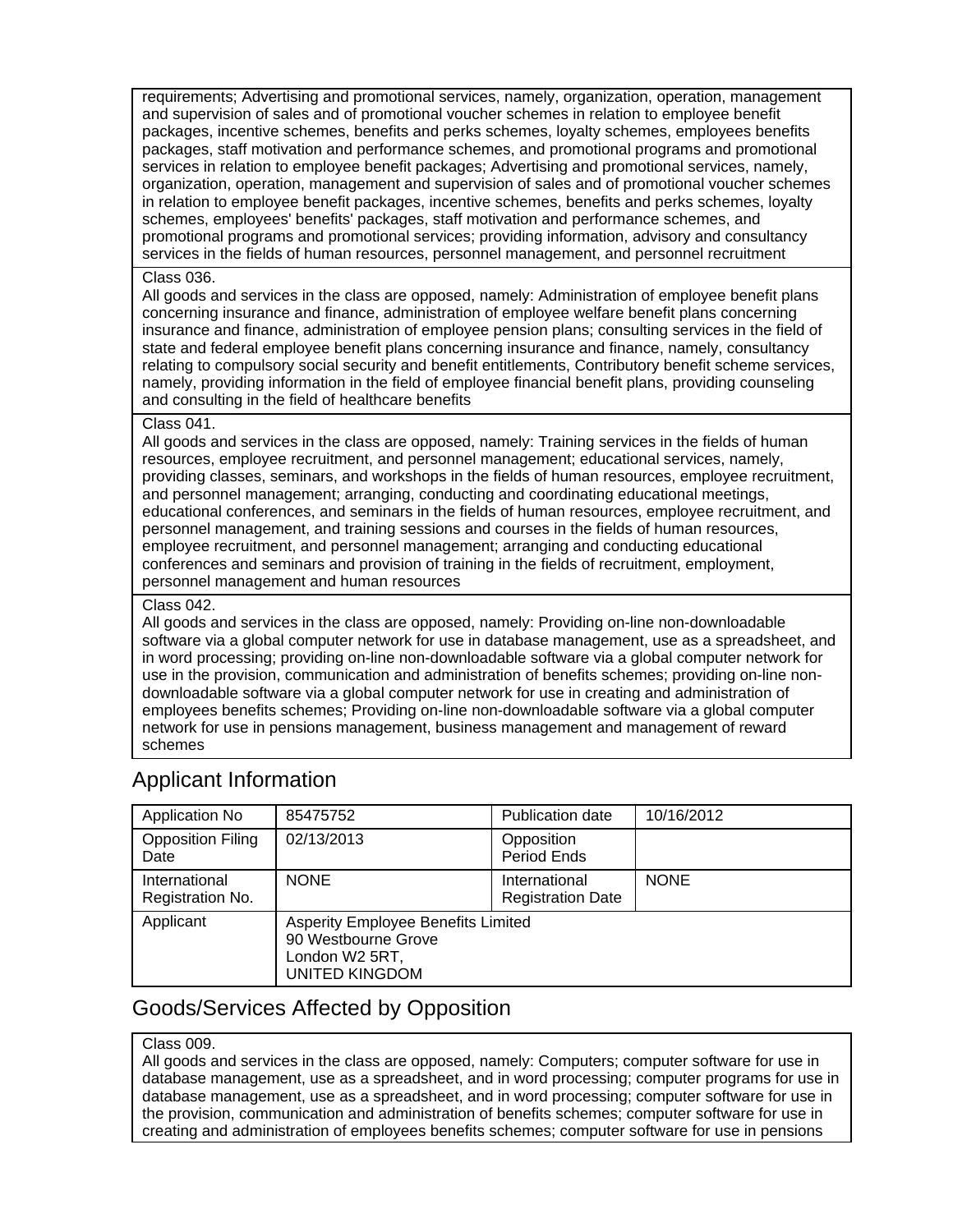management, business management and management of reward schemes; downloadable computer software via an on-line global computer network for use in database management, as a spreadsheet, in word processing, in the provision, communication and administration of benefits schemes, for use in creating and administration of employees benefits schemes, for use in pensions management, business management and management of reward schemes

#### Class 035.

All goods and services in the class are opposed, namely: Advertising services; business management; Business administration; Providing office functions; Business consultancy services in relation to employee benefit schemes; Personnel consultancy, namely, evaluation of personnel requirements; Advertising and promotional services, namely, organization, operation, management and supervision of sales and of promotional voucher schemes in relation to employee benefit packages, incentive schemes, benefits and perks schemes, loyalty schemes, employees benefits packages, staff motivation and performance schemes, and promotional programs and promotional services in relation to employee benefit packages; Advertising and promotional services, namely, organization, operation, management and supervision of sales and of promotional voucher schemes in relation to employee benefit packages, incentive schemes, benefits and perks schemes, loyalty schemes, employees' benefits' packages, staff motivation and performance schemes, and promotional programs and promotional services; providing information, advisory and consultancy services in the fields of human resources, personnel management, and personnel recruitment

#### Class 036.

All goods and services in the class are opposed, namely: Administration of employee benefit plans concerning insurance and finance, administration of employee welfare benefit plans concerning insurance and finance, administration of employee pension plans; consulting services in the field of state and federal employee benefit plans concerning insurance and finance, namely, consultancy relating to compulsory social security and benefit entitlements, Contributory benefit scheme services, namely, providing information in the field of employee financial benefit plans, providing counseling and consulting in the field of healthcare benefits

#### Class 041.

All goods and services in the class are opposed, namely: Training services in the fields of human resources, employee recruitment, and personnel management; educational services, namely, providing classes, seminars, and workshops in the fields of human resources, employee recruitment, and personnel management; arranging, conducting and coordinating educational meetings, educational conferences, and seminars in the fields of human resources, employee recruitment, and personnel management, and training sessions and courses in the fields of human resources, employee recruitment, and personnel management; arranging and conducting educational conferences and seminars and provision of training in the fields of recruitment, employment, personnel management and human resources

#### Class 042.

All goods and services in the class are opposed, namely: Providing on-line non-downloadable software via a global computer network for use in database management, use as a spreadsheet, and in word processing; providing on-line non-downloadable software via a global computer network for use in the provision, communication and administration of benefits schemes; providing on-line nondownloadable software via a global computer network for use in creating and administration of employees benefits schemes; Providing on-line non-downloadable software via a global computer network for use in pensions management, business management and management of reward schemes

## Grounds for Opposition

| Priority and likelihood of confusion | Trademark Act section 2(d) |
|--------------------------------------|----------------------------|
|--------------------------------------|----------------------------|

### Marks Cited by Opposer as Basis for Opposition

| U.S. Registration<br>No. | 4251667          | <b>Application Date</b>         | 05/20/2010  |
|--------------------------|------------------|---------------------------------|-------------|
| <b>Registration Date</b> | 11/27/2012       | <b>Foreign Priority</b><br>Date | <b>NONE</b> |
| Word Mark                | <b>INSPERITY</b> |                                 |             |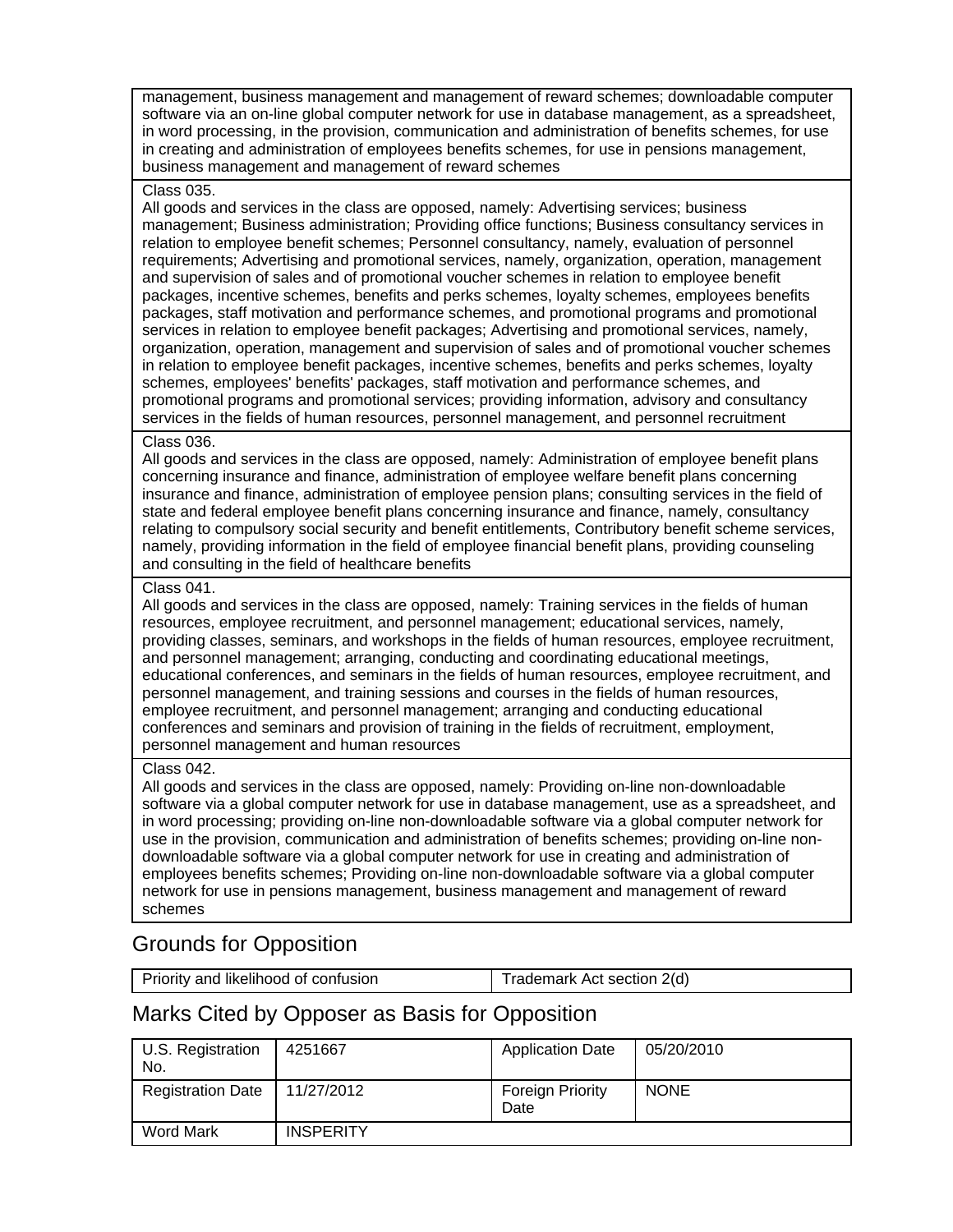| Design Mark            |                                                                                                                                                                                                                                                                                                                                                                                                                                                                                                                                                                                                                                                                                                                                                                                                                                                                                                                                                                                                                                                                                                                                                                                                                                                                                                                                                                                                                                                                                                                                                                                                                                                                                                                                                                                                                                                                                                                                                                                                                                                                                                                                                                                                                                                                                                                                                                                                                                                                                                                                                                                                                                                                                                                                                                                                                                                                                                                                                                                                                                                                                                                                                                                                                                                                                                                                                                                       |
|------------------------|---------------------------------------------------------------------------------------------------------------------------------------------------------------------------------------------------------------------------------------------------------------------------------------------------------------------------------------------------------------------------------------------------------------------------------------------------------------------------------------------------------------------------------------------------------------------------------------------------------------------------------------------------------------------------------------------------------------------------------------------------------------------------------------------------------------------------------------------------------------------------------------------------------------------------------------------------------------------------------------------------------------------------------------------------------------------------------------------------------------------------------------------------------------------------------------------------------------------------------------------------------------------------------------------------------------------------------------------------------------------------------------------------------------------------------------------------------------------------------------------------------------------------------------------------------------------------------------------------------------------------------------------------------------------------------------------------------------------------------------------------------------------------------------------------------------------------------------------------------------------------------------------------------------------------------------------------------------------------------------------------------------------------------------------------------------------------------------------------------------------------------------------------------------------------------------------------------------------------------------------------------------------------------------------------------------------------------------------------------------------------------------------------------------------------------------------------------------------------------------------------------------------------------------------------------------------------------------------------------------------------------------------------------------------------------------------------------------------------------------------------------------------------------------------------------------------------------------------------------------------------------------------------------------------------------------------------------------------------------------------------------------------------------------------------------------------------------------------------------------------------------------------------------------------------------------------------------------------------------------------------------------------------------------------------------------------------------------------------------------------------------------|
|                        | <b>INSPERITY</b>                                                                                                                                                                                                                                                                                                                                                                                                                                                                                                                                                                                                                                                                                                                                                                                                                                                                                                                                                                                                                                                                                                                                                                                                                                                                                                                                                                                                                                                                                                                                                                                                                                                                                                                                                                                                                                                                                                                                                                                                                                                                                                                                                                                                                                                                                                                                                                                                                                                                                                                                                                                                                                                                                                                                                                                                                                                                                                                                                                                                                                                                                                                                                                                                                                                                                                                                                                      |
| Description of<br>Mark | <b>NONE</b>                                                                                                                                                                                                                                                                                                                                                                                                                                                                                                                                                                                                                                                                                                                                                                                                                                                                                                                                                                                                                                                                                                                                                                                                                                                                                                                                                                                                                                                                                                                                                                                                                                                                                                                                                                                                                                                                                                                                                                                                                                                                                                                                                                                                                                                                                                                                                                                                                                                                                                                                                                                                                                                                                                                                                                                                                                                                                                                                                                                                                                                                                                                                                                                                                                                                                                                                                                           |
| Goods/Services         | Class 009. First use: First Use: 2011/03/03 First Use In Commerce: 2011/03/03<br>Computer software for use in the field of human resources and employee<br>management for customized job descriptions, customized performance<br>evaluations, recruiting and applicant tracking, time and attendance<br>management, and learning management, and instructional materials provided<br>therewith, namely, printed instructional materials packaged with the software<br>and downloadable electronic instructional materials; computer software for small<br>business accounting applications, employee and contractor expense<br>management, and payroll, and instructional materials provided therewith,<br>namely, printed instructional materials packaged with the software and<br>downloadable electronic instructional materials; computer software for database<br>management in the field of human resources and employee management and<br>instructional materials sold therewith, namely, printed instructional materials<br>packaged with the software and downloadable electronic instructional materials<br>Class 016. First use: First Use: 2011/03/03 First Use In Commerce: 2011/03/03<br>Pre-printed business human resources forms<br>Class 035. First use: First Use: 2011/03/03 First Use In Commerce: 2011/03/03<br>Serving as an outsourced human resources department for others; serving as a<br>human resources department for others, namely, providing to client companies<br>detailed deduction reports, timesheets, and invoices for payroll reports,<br>providing human resources forms, and providing answers to frequently asked<br>personnel questions; human resources consulting and management; employee<br>and contractor expense management services; providing a place on a web site<br>for a client company to post job openings; providing a resume database of<br>prospective employees to clients; promoting the goods and services of others by<br>providing a web site at which users can link to the web sites of others; promoting<br>the goods and services of others, namely, providing information regarding<br>discounts, coupons, rebates, vouchers, and special offers for the goods and<br>services of others for use by employers and employees of a company; medical<br>referral services, namely, providing information about medical benefit providers<br>to a given employee; providing information directly and via the internet in the<br>field of employment administration; providing information in the field of human<br>resources; providing information in the fields of employee administration,<br>personnel management, employment records, wage claims and audits, payroll<br>preparation, processing, and management, human resources consulting and<br>management, employment hiring, recruiting, placement, staffing and career<br>networking, and personnel relocation, employment verification, testing to<br>determine job competency and compatibility, employee performance<br>management, employee selection using psychological and skill testing,<br>employee retention, and employee termination; providing information in the field<br>of business via the internet; providing information and analysis in the field of<br>business; business advice and information; business consulting services; |
|                        | providing an on-line computer database in the field of business advice and                                                                                                                                                                                                                                                                                                                                                                                                                                                                                                                                                                                                                                                                                                                                                                                                                                                                                                                                                                                                                                                                                                                                                                                                                                                                                                                                                                                                                                                                                                                                                                                                                                                                                                                                                                                                                                                                                                                                                                                                                                                                                                                                                                                                                                                                                                                                                                                                                                                                                                                                                                                                                                                                                                                                                                                                                                                                                                                                                                                                                                                                                                                                                                                                                                                                                                            |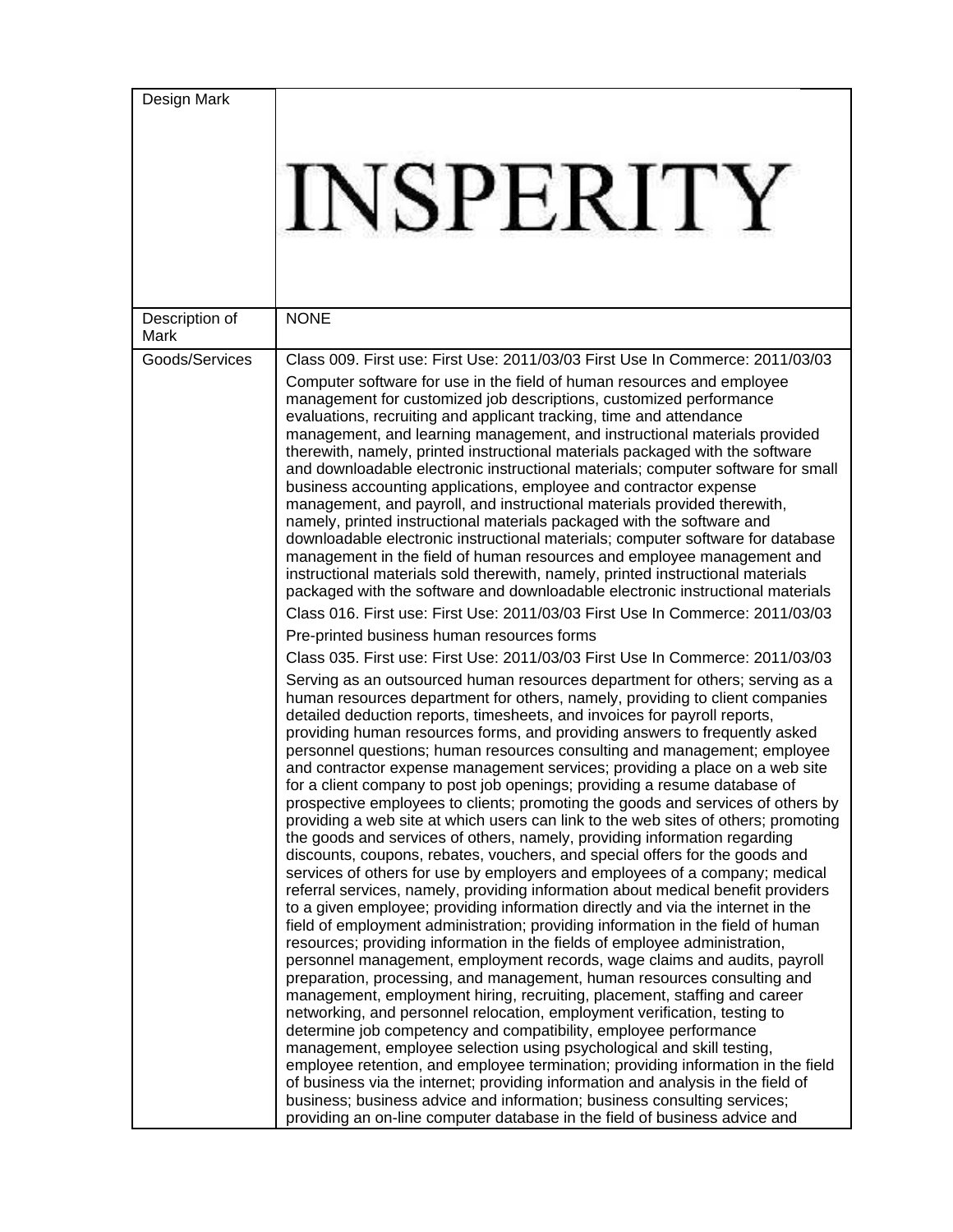information; providing an on-line computer database in the field of human resources; consulting services in the field of human resources development, namely, utilizing technology for the promotion of employee retention, career growth and increased productivity for employees and employers; business investigations; testing to determine job competency and compatibility, namely, employee and pre-employment skill and behavioral assessment services; business succession planning; disaster recovery services, namely, business planning and business continuity consulting; business organization consulting; commercial information agency services for businesses in the areas of credit information and pre-employment screening; providing record-keeping for employment retirement plans; professional employer organization services, namely, serving as an outsourced human resources department for others, serving as a human resources department for others, namely, providing to client companies detailed deduction reports, timesheets, and invoices for payroll reports, providing human resources forms, and providing answers to frequently asked personnel questions, human resources consulting and management, employee and contractor expense management services, providing a place on a web site for a client company to post job openings, providing a resume database of prospective employees to clients, promoting the goods and services of others by providing a web site at which users can link to the web sites of others, promoting the goods and services of others, namely, providing information regarding discounts, coupons, rebates, vouchers, and special offers for the goods and services of others for use by employers and employees of a company, medical referral services, namely, providing information about medical benefit providers to a given employee, providing information directly and via the internet in the field of employment administration, providing information in the field of human resources, providing information in the fields of employee administration, personnel management, employment records, wage claims and audits, payroll preparation, processing, and management, human resources consulting and management, employment hiring, recruiting, placement, staffing and career networking, and personnel relocation, employment verification, testing to determine job competency and compatibility, employee performance management, employee selection using psychological and skill testing, employee retention, and employee termination, providing information in the field of business via the internet, providing information and analysis in the field of business, business advice and information, business consulting services, providing an on-line computer database in the field of business advice and information, providing an on-line computer database in the field of human resources, consulting services in the field of human resources development, namely, utilizing technology for the promotion of employee retention, career growth and increased productivity for employees and employers, business investigations, testing to determine job competency and compatibility, namely, employee and pre-employment skill and behavioral assessment services, business succession planning, disaster recovery services, namely, business planning and business continuity consulting, business organization consulting, commercial information agency services for businesses in the areas of credit information and pre-employment screening, providing record-keeping for employment retirement plans Class 036. First use: First Use: 2011/03/03 First Use In Commerce: 2011/03/03 Administration of employee benefits plans concerning insurance and finance and administration of employee retirement plans; providing information relating to health and disability insurance plans and medical benefits providers; providing information in the fields of employee benefits for group healthcare, business insurance, adoption assistance, education finance assistance, and employee retirement plans offered to employees, in addition to standard benefits such as medical, dental, life insurance, including short term disability, long term

disability, cancer insurance, accidental death and dismemberment, directly and via the internet; providing employer liability insurance; providing workers compensation and indemnity insurance; providing claim administration in the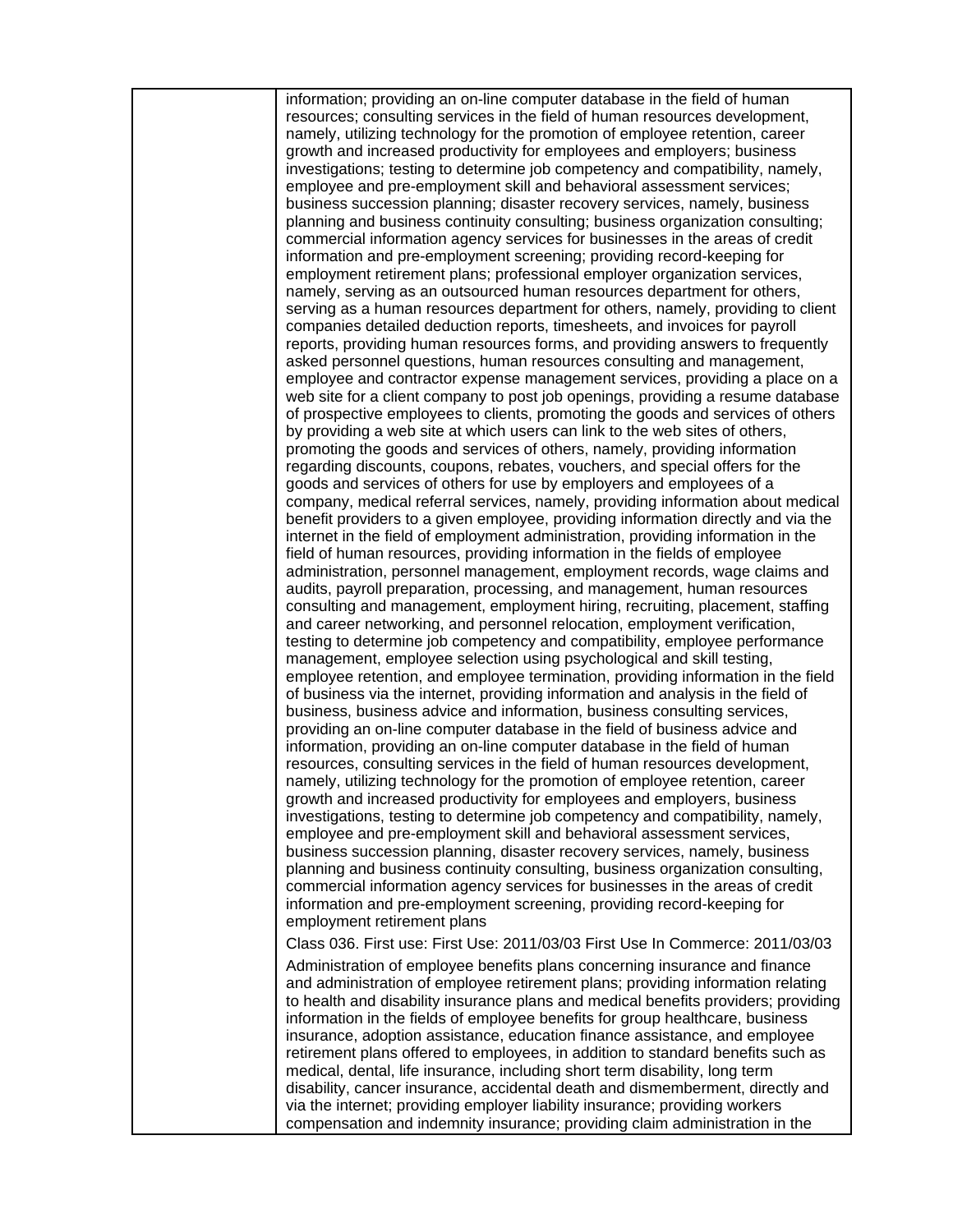field of workers' compensation; providing information about employer liability insurance, workers' compensation, and indemnity insurance; consulting services in the field of retirement plan administration and fiduciary compliance; insurance agency and brokerage; advice relating to investments; Professional employer organization services, namely, administration of employee benefits plans concerning insurance and finance and administration of employee retirement plans, providing information relating to health and disability insurance matters and medical benefits providers, providing information in the fields of employee benefits for group healthcare, business insurance, adoption assistance, education finance assistance, and employee retirement plans offered to employees, in addition to standard benefits such as medical, dental, life insurance, including short term disability, long term disability, cancer insurance, accidental death and dismemberment, directly and via the internet, providing employer liability insurance, providing workers compensation and indemnity insurance, providing claim administration in the field of workers' compensation, providing information about employer liability insurance, workers' compensation, and indemnity insurance, consulting services in the field of retirement plan administration and fiduciary compliance, insurance agency and brokerage and advice relating to investments

Class 041. First use: First Use: 2011/03/03 First Use In Commerce: 2011/03/03 Conducting training in the fields of employee training and development and workplace safety requirements, directly and via the internet; providing information in the fields of employee training and development, workplace safety requirements training, directly and via the internet; providing online nondownloadable newsletters in the fields of finance and business; entertainment services in the nature of golf tournaments; learning management services, namely, developing training systems and learning methodologies for others; career counseling; business education and training services, namely, providing executive coaching services; Professional employer organization services, namely, conducting training in the fields of employee training and development and workplace safety requirements, directly and via the internet, providing information in the fields of employee training and development, workplace safety requirements training, directly and via the internet, providing online nondownloadable newsletters in the fields of finance and business, entertainment services in the nature of golf tournaments, learning management services, namely, developing training systems and learning methodologies for others, career counseling, business education and training services, namely, providing executive coaching services

Class 042. First use: First Use: 2011/03/03 First Use In Commerce: 2011/03/03

Providing a website featuring temporary use of online non-downloadable software in the field of human resources and employee management for use in performance management; providing a website featuring temporary use of online non-downloadable software that enables recruiters and hiring managers to manage the entire candidate attraction and selection process, including administration of background checks, assessments and skills tests, as well as compiling data that facilitates the continuous improvement of the process; providing a website featuring temporary use of online non-downloadable software in the field of employee and contractor expense management, and payroll; providing on-line non-downloadable software for database management in the field of human resources and employee management and instructional materials provided therewith; Professional employer organization services, namely, providing a website featuring temporary use of online nondownloadable software in the field of human resources and employee management for use in performance management, providing a website featuring temporary use of online non-downloadable software that enables recruiters and hiring managers to manage the entire candidate attraction and selection process, including administration of background checks, assessments and skills tests, as well as compiling data that facilitates the continuous improvement of the process, providing a website featuring temporary use of online non-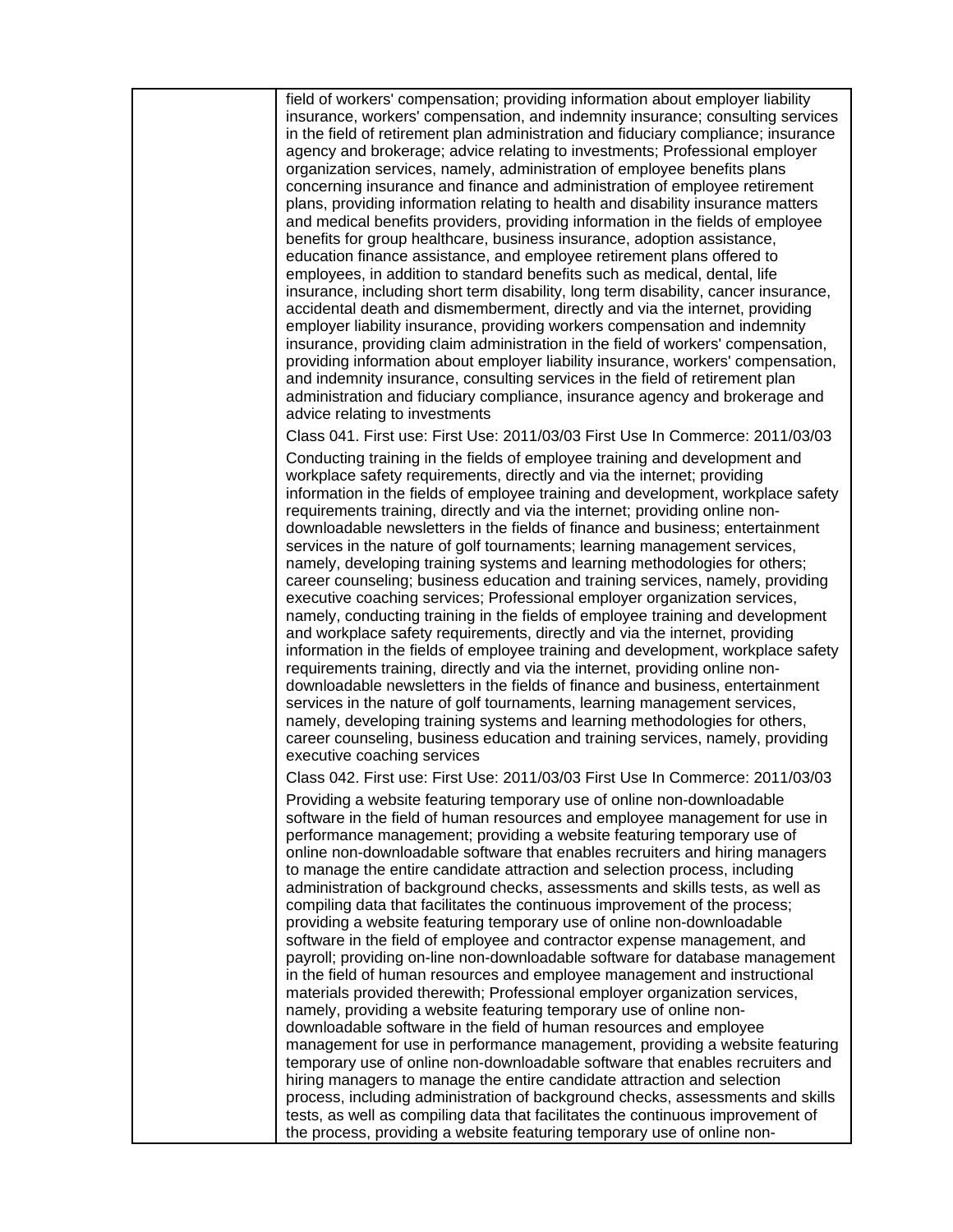| downloadable software in the field of employee and contractor expense<br>management and payroll, providing on-line non-downloadable software for<br>database management in the field of human resources and employee<br>management and instructional materials provided therewith                                                                                                                                                                                                                          |
|------------------------------------------------------------------------------------------------------------------------------------------------------------------------------------------------------------------------------------------------------------------------------------------------------------------------------------------------------------------------------------------------------------------------------------------------------------------------------------------------------------|
| Class 044. First use: First Use: 2011/03/03 First Use In Commerce: 2011/03/03                                                                                                                                                                                                                                                                                                                                                                                                                              |
| Employee drug testing for substance abuse; providing information in the field of<br>behavioral and psychological testing and assessment of employees                                                                                                                                                                                                                                                                                                                                                       |
| Class 045. First use: First Use: 2011/03/03 First Use In Commerce: 2011/03/03                                                                                                                                                                                                                                                                                                                                                                                                                              |
| Current employee and pre-employment background screening for others;<br>providing information in the field of workplace safety requirements; providing<br>information and consulting services directly and via the internet regarding<br>government regulatory and reporting requirements for employment; employment<br>verification services, namely, providing a service to employers to verify an<br>employee's right to work status in the United States, and provision of reports<br>relating to same |

| U.S. Registration<br>No. | 4184429                                                                                                                                                                                                                                                                                                                                                                                                                                                                                                                                                                                                                                                                                                                                                                                                                                                                                                                                                                                                                                                                                                                                                                                                                                                                                                                                                                                                                                                                                                                                                                             | <b>Application Date</b>         | 07/28/2010  |
|--------------------------|-------------------------------------------------------------------------------------------------------------------------------------------------------------------------------------------------------------------------------------------------------------------------------------------------------------------------------------------------------------------------------------------------------------------------------------------------------------------------------------------------------------------------------------------------------------------------------------------------------------------------------------------------------------------------------------------------------------------------------------------------------------------------------------------------------------------------------------------------------------------------------------------------------------------------------------------------------------------------------------------------------------------------------------------------------------------------------------------------------------------------------------------------------------------------------------------------------------------------------------------------------------------------------------------------------------------------------------------------------------------------------------------------------------------------------------------------------------------------------------------------------------------------------------------------------------------------------------|---------------------------------|-------------|
| <b>Registration Date</b> | 07/31/2012                                                                                                                                                                                                                                                                                                                                                                                                                                                                                                                                                                                                                                                                                                                                                                                                                                                                                                                                                                                                                                                                                                                                                                                                                                                                                                                                                                                                                                                                                                                                                                          | <b>Foreign Priority</b><br>Date | <b>NONE</b> |
| <b>Word Mark</b>         | <b>INSPERITY</b>                                                                                                                                                                                                                                                                                                                                                                                                                                                                                                                                                                                                                                                                                                                                                                                                                                                                                                                                                                                                                                                                                                                                                                                                                                                                                                                                                                                                                                                                                                                                                                    |                                 |             |
| Design Mark              | <b>External Insperity</b>                                                                                                                                                                                                                                                                                                                                                                                                                                                                                                                                                                                                                                                                                                                                                                                                                                                                                                                                                                                                                                                                                                                                                                                                                                                                                                                                                                                                                                                                                                                                                           |                                 |             |
| Description of<br>Mark   | The mark consists of a compass design comprised of three concentric circles,                                                                                                                                                                                                                                                                                                                                                                                                                                                                                                                                                                                                                                                                                                                                                                                                                                                                                                                                                                                                                                                                                                                                                                                                                                                                                                                                                                                                                                                                                                        |                                 |             |
| Goods/Services           | divided horizontally and vertically, to the left of the wording "INSPERITY".<br>Class 009. First use: First Use: 2011/03/03 First Use In Commerce: 2011/03/03<br>Computer software for use in the field of human resources and employee<br>management for customized job descriptions, customized performance<br>evaluations, recruiting and applicant tracking, time and attendance<br>management, and learning management, and instructional materials provided<br>therewith, namely, printed instructional materials packaged with the software<br>and downloadable electronic instructional materials; computer software for small<br>business accounting applications, employee and contractor expense<br>management, and payroll, and instructional materials provided therewith,<br>namely, printed instructional materials packaged with the software and<br>downloadable electronic instructional materials; computer software for database<br>management in the field of human resources and employee management and<br>instructional materials sold therewith, namely, printed instructional materials<br>packaged with the software and downloadable electronic instructional materials<br>Class 016. First use: First Use: 2011/03/03 First Use In Commerce: 2011/03/03<br>Pre-printed business human resources forms<br>Class 035. First use: First Use: 2011/03/03 First Use In Commerce: 2011/03/03<br>Serving as an outsourced human resources department for others; serving as a<br>human resources department for others, namely, providing to client companies |                                 |             |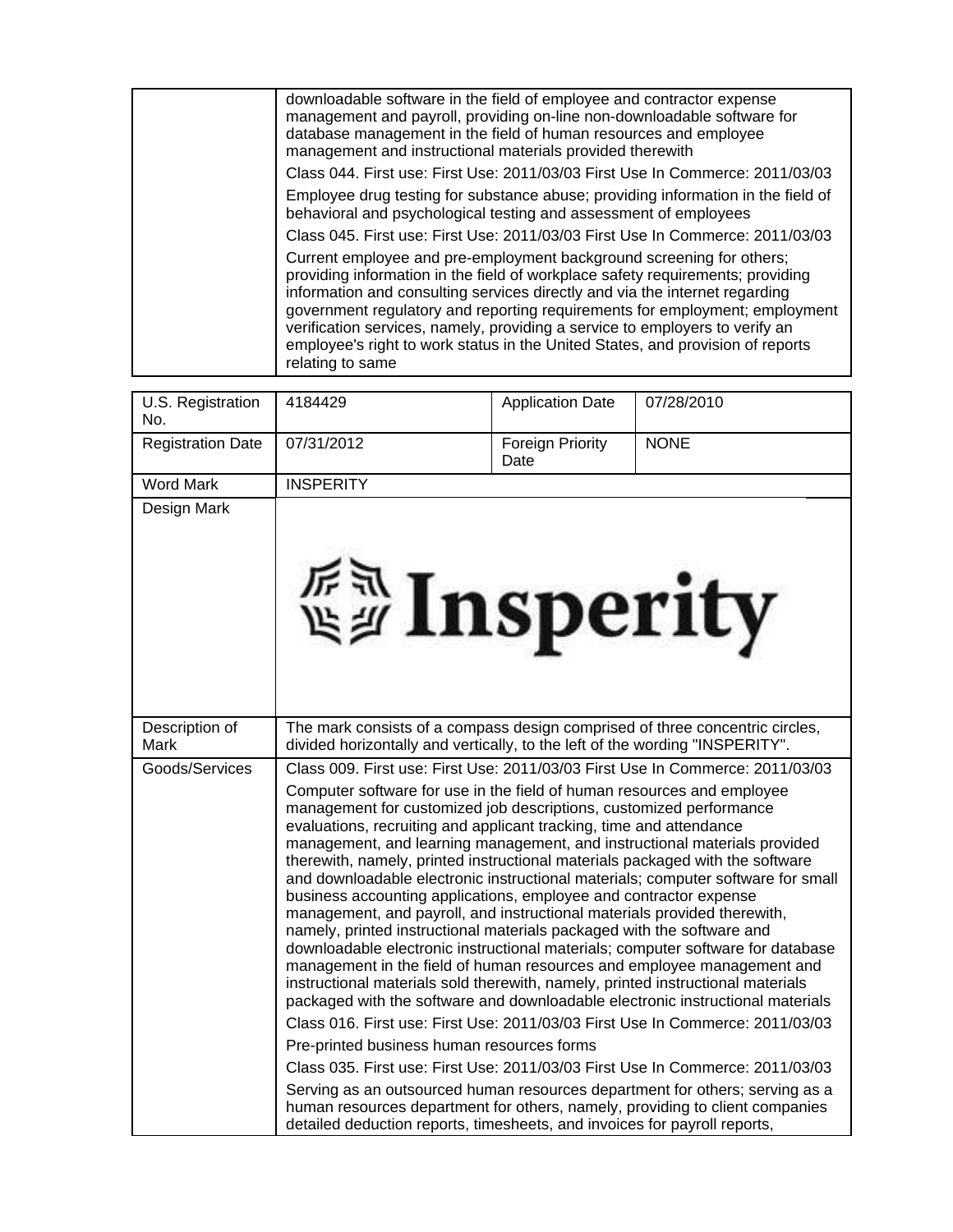providing human resources forms, and providing answers to frequently asked personnel questions; human resources consulting and management; employee and contractor expense management services; providing a place on a web site for a client company to post job openings; providing a resume database of prospective employees to clients; promoting the goods and services of others by providing a web site at which users can link to the web sites of others; promoting the goods and services of others, namely, providing information regarding discounts, coupons, rebates, vouchers, and special offers for the goods and services of others for use by employers and employees of a company; medical referral services, namely, providing information about medical benefit providers to a given employee; providing information directly and via the internet in the field of employment administration; providing information in the field of human resources; providing information in the fields of employee administration, personnel management, employment records, wage claims and audits, payroll preparation, processing, and management, human resources consulting and management, employment hiring, recruiting, placement, staffing and career networking, and personnel relocation, employment verification, testing to determine job competency and compatibility, employee performance management, employee selection using psychological and skill testing, employee retention, and employee termination; providing information in the field of business via the internet; providing information and analysis in the field of business; business advice and information; business consulting services; providing an on-line computer database in the field of business advice and information; providing an on-line computer database in the field of human resources; consulting services in the field of human resources development, namely, utilizing technology for the promotion of employee retention, career growth and increased productivity for employees and employers; business investigations; testing to determine job competency and compatibility namely, employee and pre-employment skill and behavioral assessment services; business succession planning; disaster recovery services, namely, business planning and business continuity consulting; business organization consulting; commercial information agency services for businesses in the areas of credit information and pre-employment screening; providing record-keeping for employment retirement plans; professional employer organization services, namely, serving as an outsourced human resources department for others, serving as a human resources department for others, namely, providing to client companies detailed deduction reports, timesheets, and invoices for payroll reports, providing human resources forms, and providing answers to frequently asked personnel questions, human resources consulting and management, employee and contractor expense management services, providing a place on a web site for a client company to post job openings; providing a resume database of prospective employees to clients, promoting the goods and services of others by providing a web site at which users can link to the web sites of others, promoting the goods and services of others, namely, providing information regarding discounts, coupons, rebates, vouchers, and special offers for the goods and services of others for use by employers and employees of a company, medical referral services, namely, providing information about medical benefit providers to a given employee, providing information directly and via the internet in the field of employment administration, providing information in the field of human resources, providing information in the fields of employee administration, personnel management, employment records, wage claims and audits, payroll preparation, processing, and management, human resources consulting and management, employment hiring, recruiting, placement, staffing and career networking, and personnel relocation, employment verification, testing to determine job competency and compatibility, employee performance management, employee selection using psychological and skill testing, employee retention, and employee termination, providing information in the field of business via the internet, providing information and analysis in the field of business, business advice and information, business consulting services, providing an on-line computer database in the field of business advice and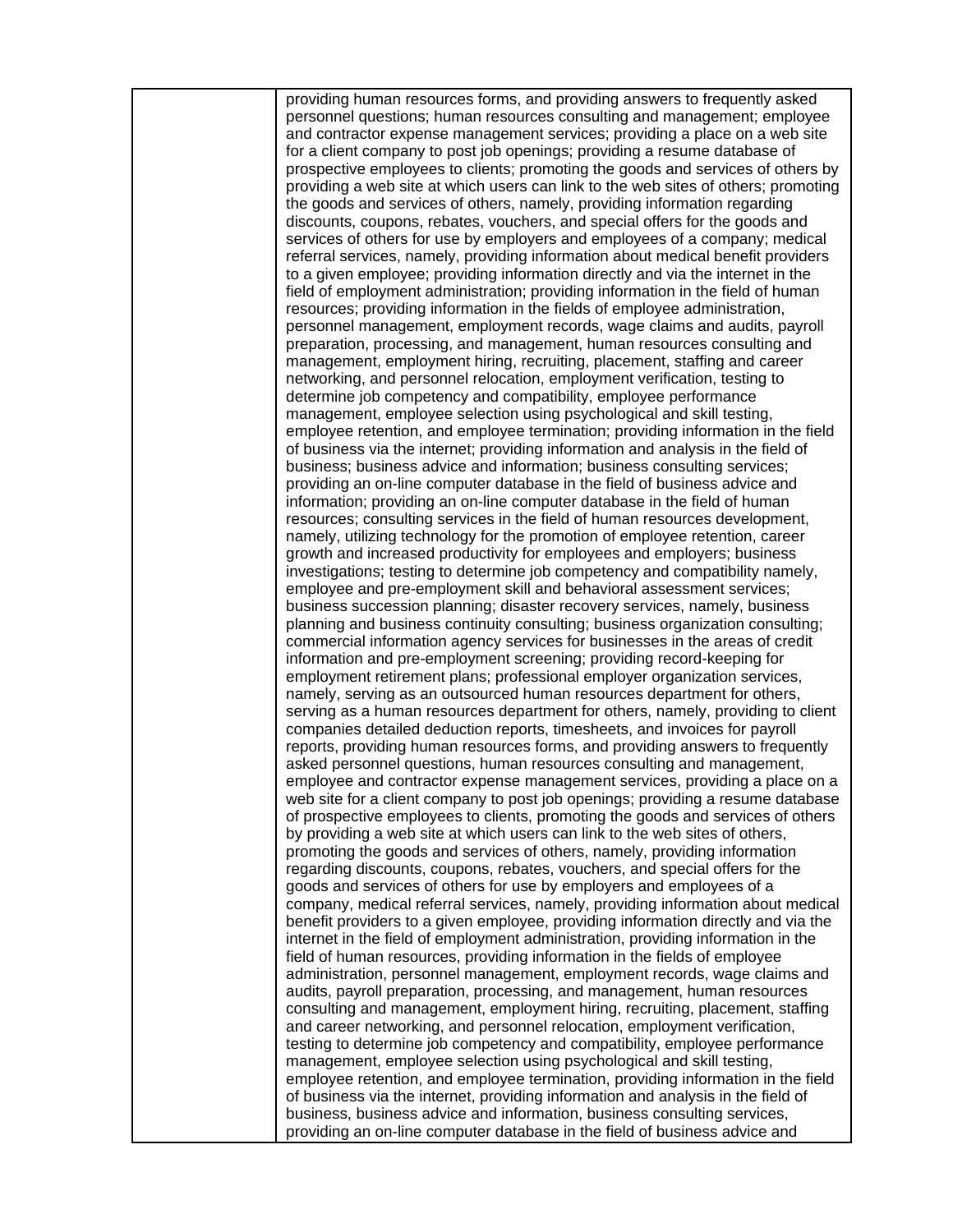| information, providing an on-line computer database in the field of human<br>resources, consulting services in the field of human resources development,<br>namely, utilizing technology for the promotion of employee retention, career<br>growth and increased productivity for employees and employers, business<br>investigations, testing to determine job competency and compatibility namely,<br>employee and pre-employment skill and behavioral assessment services,<br>business succession planning, disaster recovery services, namely, business<br>planning and business continuity consulting, business organization consulting;<br>commercial information agency services for businesses in the areas of credit<br>information and pre-employment screening, providing record-keeping for<br>employment retirement plans                                                                                                                                                                                                                                                                                                                                                                                                                                                                                                                                                                                                                                                                                                                                                                                                                                                                                                                                                                                                                                                                                                                                                                                                                                                                                                                                                                                                                        |
|---------------------------------------------------------------------------------------------------------------------------------------------------------------------------------------------------------------------------------------------------------------------------------------------------------------------------------------------------------------------------------------------------------------------------------------------------------------------------------------------------------------------------------------------------------------------------------------------------------------------------------------------------------------------------------------------------------------------------------------------------------------------------------------------------------------------------------------------------------------------------------------------------------------------------------------------------------------------------------------------------------------------------------------------------------------------------------------------------------------------------------------------------------------------------------------------------------------------------------------------------------------------------------------------------------------------------------------------------------------------------------------------------------------------------------------------------------------------------------------------------------------------------------------------------------------------------------------------------------------------------------------------------------------------------------------------------------------------------------------------------------------------------------------------------------------------------------------------------------------------------------------------------------------------------------------------------------------------------------------------------------------------------------------------------------------------------------------------------------------------------------------------------------------------------------------------------------------------------------------------------------------|
| Class 036. First use: First Use: 2011/03/03 First Use In Commerce: 2011/03/03                                                                                                                                                                                                                                                                                                                                                                                                                                                                                                                                                                                                                                                                                                                                                                                                                                                                                                                                                                                                                                                                                                                                                                                                                                                                                                                                                                                                                                                                                                                                                                                                                                                                                                                                                                                                                                                                                                                                                                                                                                                                                                                                                                                 |
| Administration of employee benefits plans concerning insurance and finance<br>and administration of employee retirement plans; providing information relating<br>to health and disability insurance plans and medical benefits providers; providing<br>information in the fields of employee benefits for group healthcare, business<br>insurance, adoption assistance, education finance assistance, and employee<br>retirement plans offered to employees, in addition to standard benefits such as<br>medical, dental, life insurance, including short term disability, long term<br>disability, cancer insurance, accidental death and dismemberment, directly and<br>via the internet; providing employer liability insurance; providing workers<br>compensation and indemnity insurance; providing claim administration in the<br>field of workers' compensation; providing information about employer liability<br>insurance, workers' compensation, and indemnity insurance; consulting services<br>in the field of retirement plan administration and fiduciary compliance; insurance<br>agency and brokerage; advice relating to investments; Professional employer<br>organization services, namely, administration of employee benefits plans<br>concerning insurance and finance and administration of employee retirement<br>plans, providing information relating to health and disability insurance matters<br>and medical benefits providers, providing information in the fields of employee<br>benefits for group healthcare, business insurance, adoption assistance,<br>education finance assistance, and employee retirement plans offered to<br>employees, in addition to standard benefits such as medical, dental, life<br>insurance, including short term disability, long term disability, cancer insurance,<br>accidental death and dismemberment, directly and via the internet, providing<br>employer liability insurance, providing workers compensation and indemnity<br>insurance, providing claim administration in the field of workers' compensation,<br>providing information about employer liability insurance, workers' compensation,<br>and indemnity insurance, consulting services in the field of retirement plan |
| administration and fiduciary compliance, insurance agency and brokerage,                                                                                                                                                                                                                                                                                                                                                                                                                                                                                                                                                                                                                                                                                                                                                                                                                                                                                                                                                                                                                                                                                                                                                                                                                                                                                                                                                                                                                                                                                                                                                                                                                                                                                                                                                                                                                                                                                                                                                                                                                                                                                                                                                                                      |
| advice relating to investments<br>Class 041. First use: First Use: 2011/03/03 First Use In Commerce: 2011/03/03                                                                                                                                                                                                                                                                                                                                                                                                                                                                                                                                                                                                                                                                                                                                                                                                                                                                                                                                                                                                                                                                                                                                                                                                                                                                                                                                                                                                                                                                                                                                                                                                                                                                                                                                                                                                                                                                                                                                                                                                                                                                                                                                               |
| Conducting training in the fields of employee training and development and<br>workplace safety requirements, directly and via the internet; providing<br>information in the fields of employee training and development, workplace safety<br>requirements training, directly and via the internet; providing online non-<br>downloadable newsletters in the fields of finance and business; entertainment<br>services in the nature of golf tournaments; learning management services,<br>namely, developing training systems and learning methodologies for others;<br>career counseling; business education and training services, namely, providing<br>executive coaching services; professional employer organization services,<br>namely, conducting training in the fields of employee training and development<br>and workplace safety requirements, directly and via the internet, providing<br>information in the fields of employee training and development, workplace safety<br>requirements training, directly and via the internet, providing online non-<br>downloadable newsletters in the fields of finance and business, entertainment<br>services in the nature of golf tournaments, learning management services,<br>namely, developing training systems and learning methodologies for others,                                                                                                                                                                                                                                                                                                                                                                                                                                                                                                                                                                                                                                                                                                                                                                                                                                                                                                                                           |
| career counseling, business education and training services, namely, providing                                                                                                                                                                                                                                                                                                                                                                                                                                                                                                                                                                                                                                                                                                                                                                                                                                                                                                                                                                                                                                                                                                                                                                                                                                                                                                                                                                                                                                                                                                                                                                                                                                                                                                                                                                                                                                                                                                                                                                                                                                                                                                                                                                                |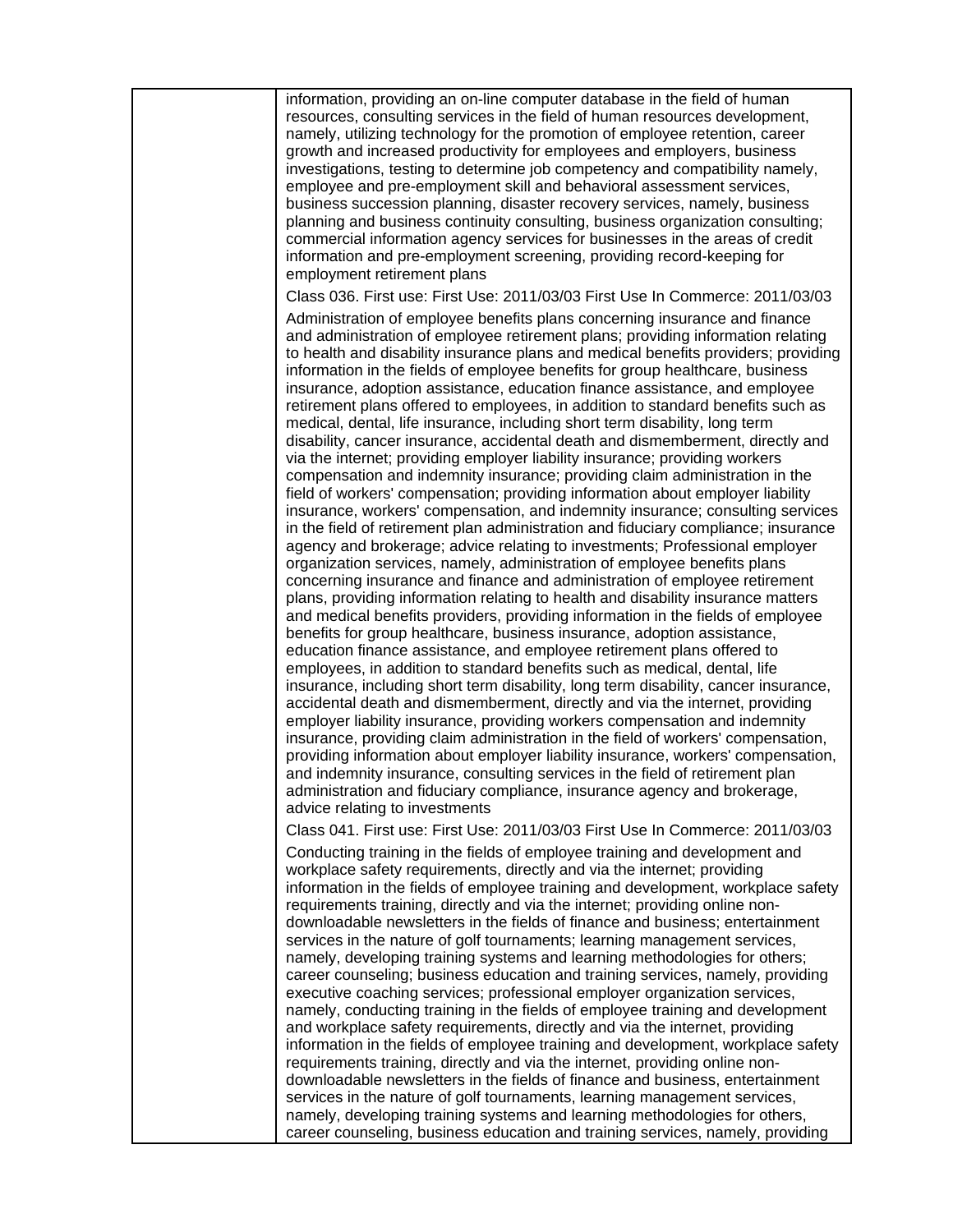| executive coaching services                                                                                                                                                                                                                                                                                                                                                                                                                                                                                                                                                                                                                                                                                                                                                                                                                                                                                                                                                                                                                                                                                                                                                                                                                                                                                                                                                                                                                                                                                                                                                                                                                                                                                                                                                                                                                                                                                                                                                 |
|-----------------------------------------------------------------------------------------------------------------------------------------------------------------------------------------------------------------------------------------------------------------------------------------------------------------------------------------------------------------------------------------------------------------------------------------------------------------------------------------------------------------------------------------------------------------------------------------------------------------------------------------------------------------------------------------------------------------------------------------------------------------------------------------------------------------------------------------------------------------------------------------------------------------------------------------------------------------------------------------------------------------------------------------------------------------------------------------------------------------------------------------------------------------------------------------------------------------------------------------------------------------------------------------------------------------------------------------------------------------------------------------------------------------------------------------------------------------------------------------------------------------------------------------------------------------------------------------------------------------------------------------------------------------------------------------------------------------------------------------------------------------------------------------------------------------------------------------------------------------------------------------------------------------------------------------------------------------------------|
| Class 042. First use: First Use: 2011/03/03 First Use In Commerce: 2011/03/03                                                                                                                                                                                                                                                                                                                                                                                                                                                                                                                                                                                                                                                                                                                                                                                                                                                                                                                                                                                                                                                                                                                                                                                                                                                                                                                                                                                                                                                                                                                                                                                                                                                                                                                                                                                                                                                                                               |
| Providing a website featuring temporary use of online non-downloadable<br>software in the field of human resources and employee management for use in<br>performance management; providing a website featuring temporary use of<br>online non-downloadable software that enables recruiters and hiring managers<br>to manage the entire candidate attraction and selection process, including<br>administration of background checks, assessments and skills tests, as well as<br>compiling data that facilitates the continuous improvement of the process;<br>providing a website featuring temporary use of online non-downloadable<br>software in the field of employee and contractor expense management, and<br>payroll; providing on-line non-downloadable software for database management<br>in the field of human resources and employee management and instructional<br>materials provided therewith; professional employer organization services,<br>namely, providing a website featuring temporary use of online non-<br>downloadable software in the field of human resources and employee<br>management for use in performance management, providing a website featuring<br>temporary use of online non-downloadable software that enables recruiters and<br>hiring managers to manage the entire candidate attraction and selection<br>process, including administration of background checks, assessments and skills<br>tests, as well as compiling data that facilitates the continuous improvement of<br>the process, providing a website featuring temporary use of online non-<br>downloadable software in the field of employee and contractor expense<br>management, and payroll, providing on-line non-downloadable software for<br>database management in the field of human resources and employee<br>management and instructional materials provided therewith<br>Class 044. First use: First Use: 2011/03/03 First Use In Commerce: 2011/03/03 |
|                                                                                                                                                                                                                                                                                                                                                                                                                                                                                                                                                                                                                                                                                                                                                                                                                                                                                                                                                                                                                                                                                                                                                                                                                                                                                                                                                                                                                                                                                                                                                                                                                                                                                                                                                                                                                                                                                                                                                                             |
| Employee drug testing for substance abuse; providing information in the field of<br>behavioral and psychological testing and assessment of employees                                                                                                                                                                                                                                                                                                                                                                                                                                                                                                                                                                                                                                                                                                                                                                                                                                                                                                                                                                                                                                                                                                                                                                                                                                                                                                                                                                                                                                                                                                                                                                                                                                                                                                                                                                                                                        |
| Class 045. First use: First Use: 2011/03/03 First Use In Commerce: 2011/03/03                                                                                                                                                                                                                                                                                                                                                                                                                                                                                                                                                                                                                                                                                                                                                                                                                                                                                                                                                                                                                                                                                                                                                                                                                                                                                                                                                                                                                                                                                                                                                                                                                                                                                                                                                                                                                                                                                               |
| Current employee and pre-employment background screening for others;<br>providing information in the field of workplace safety requirements; providing<br>information and consulting services directly and via the internet regarding<br>government regulatory and reporting requirements for employment; employment<br>verification services, namely, providing a service to employers to verify an<br>employee's right to work status in the United States, and provision of reports<br>relating to same                                                                                                                                                                                                                                                                                                                                                                                                                                                                                                                                                                                                                                                                                                                                                                                                                                                                                                                                                                                                                                                                                                                                                                                                                                                                                                                                                                                                                                                                  |
|                                                                                                                                                                                                                                                                                                                                                                                                                                                                                                                                                                                                                                                                                                                                                                                                                                                                                                                                                                                                                                                                                                                                                                                                                                                                                                                                                                                                                                                                                                                                                                                                                                                                                                                                                                                                                                                                                                                                                                             |

| Attachments | 85977200#TMSN.jpeg (1 page) (bytes)                                     |
|-------------|-------------------------------------------------------------------------|
|             |                                                                         |
|             | 85976830#TMSN.jpeg (1 page) (bytes)                                     |
|             | Consolidated Notice of Opposition re ASPERITY Marks.pdf (5 pages)(37492 |
|             |                                                                         |
|             | bytes                                                                   |
|             |                                                                         |

# **Certificate of Service**

The undersigned hereby certifies that a copy of this paper has been served upon all parties, at their address record by First Class Mail on this date.

| Signature | /STV/           |
|-----------|-----------------|
| Name      | Shannon T. Vale |
| Date      | 02/13/2013      |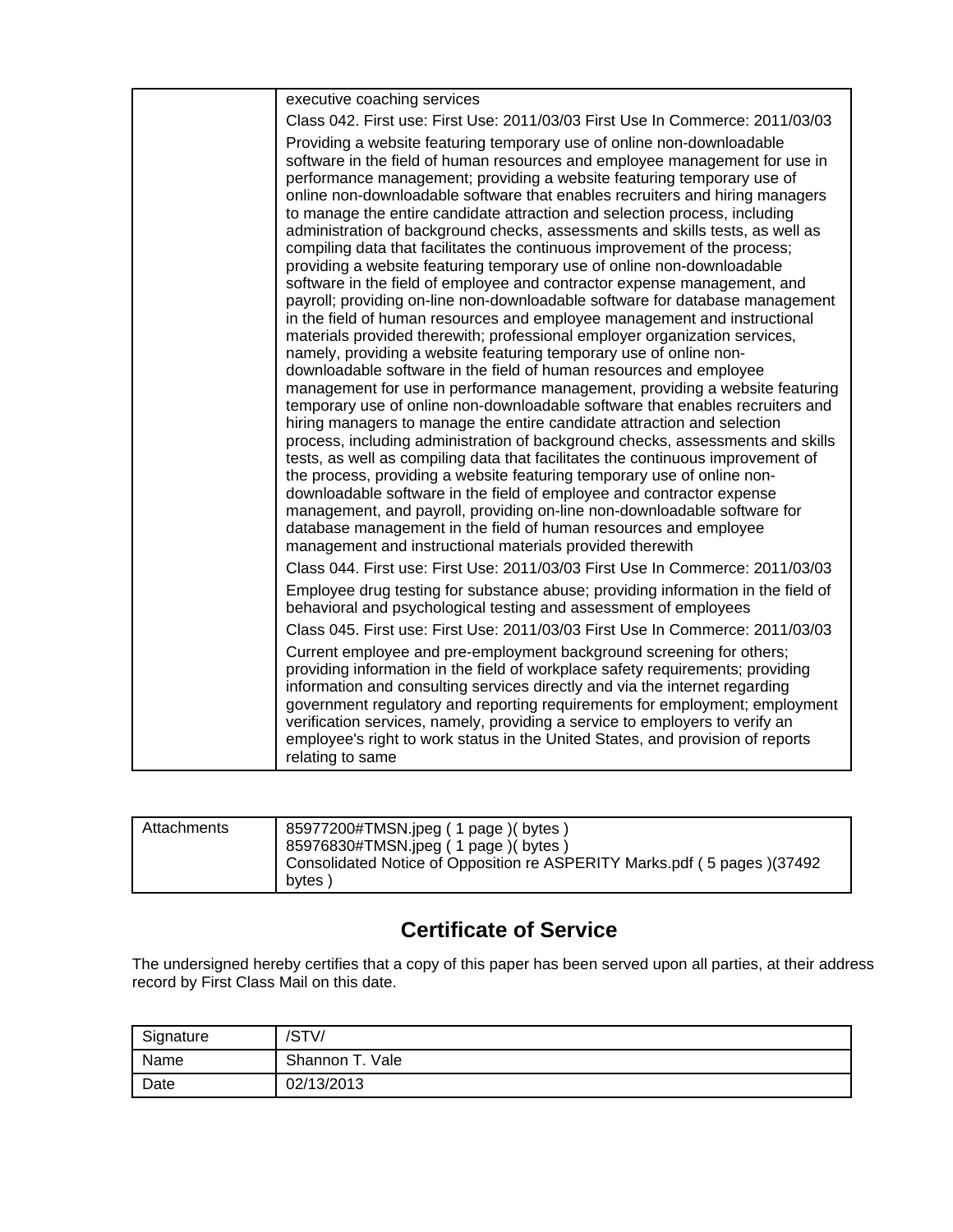### IN THE UNITED STATES PATENT AND TRADEMARK OFFICE BEFORE THE TRADEMARK TRIAL AND APPEAL BOARD

| In Re Serial Nos. 85/475,742 and 85/475,752 | ş      |                                         |
|---------------------------------------------|--------|-----------------------------------------|
| Filed: November 17, 2011                    | §      |                                         |
| Marks: ASPERITY and ASPERITY (Stylized)     |        |                                         |
| Published: October 16, 2012                 |        |                                         |
|                                             | ş      |                                         |
|                                             |        |                                         |
|                                             | §      |                                         |
| Insperity, Inc.,                            |        |                                         |
|                                             | ş<br>§ | Opposition No. $\overline{\phantom{a}}$ |
| Opposer,                                    | §      |                                         |
|                                             | ş      |                                         |
| V.                                          |        |                                         |
|                                             |        |                                         |
| Asperity Employee Benefits Limited,         |        |                                         |
|                                             | §<br>ş |                                         |
| Applicant.                                  | ş      |                                         |
|                                             |        |                                         |

#### **CONSOLIDATED NOTICE OF OPPOSITION**

 Insperity, Inc. ("Opposer"), a corporation organized and existing under the laws of the State of Delaware, having its principal place of business at 19001 Crescent Springs Drive, Kingwood, Texas 77339, believes that it will be damaged by registration of the marks identified above, and hereby opposes same under the provisions of 15 U.S.C. § 1063. As grounds for opposition, Opposer asserts that:

1. Opposer is a leading professional employer organization offering a vast array of services and software products in the field of human resources, employee benefits, and general business administration and support. Since prior to the filing date of the marks identified above, Opposer has offered such products and services under the coined mark INSPERITY, as well as other marks incorporating the INSPERITY mark (collectively, the "INSPERITY Marks").

2. As a result of Opposer's extensive use and promotion of its INSPERITY Marks, the marks have become distinctive and are widely recognized by consumers. Opposer has invested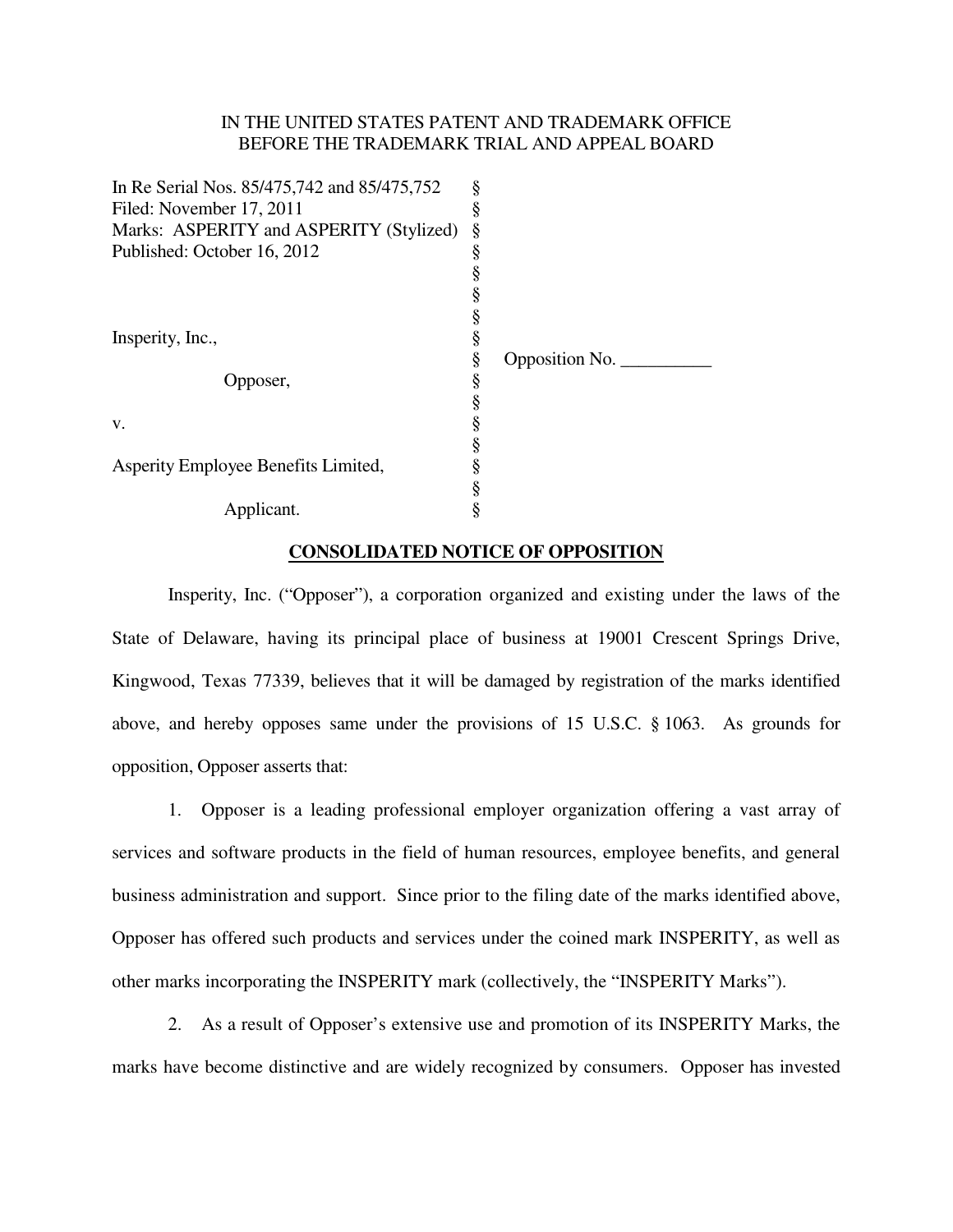significant effort and resources in advertising and promoting its INSPERITY Marks and the products and services offered under those marks, with the result that the purchasing public has come to know, rely on, and recognize the goods and services of Opposer by those marks. Opposer has established significant goodwill in its INSPERITY Marks.

3. In addition to its extensive common law rights, Opposer owns a number of United States trademark registrations and applications covering the INSPERITY Marks, including the following:

| Mark                        | U.S. Reg. No. | <b>Filing Date</b> |
|-----------------------------|---------------|--------------------|
| <b>INSPERITY</b>            | 4,251,667     | May 20, 2010       |
| <b>INSPERITY</b> (stylized) | 4, 184, 429   | July 28, 2010      |

Both registrations listed in the chart above are valid and subsisting.

4. Applicant Asperity Employee Benefits Limited ("Applicant") is a private limited company with a principal place of business at 90 Westbourne Grove, London, W2 5RT, United Kingdom. Asperity filed U.S. Serial No. 85/475,742 and U.S. Serial No. 85/475,752 (the "Applications") on November 17, 2011 for the marks ASPERITY and ASPERITY (Stylized) (collectively, the "ASPERITY Marks"), based on an alleged (a) intent to use those marks and (b) foreign filings dated August 2, 2011. The Applications cover the following products and services:

**Class 9**: Computers; computer software for use in database management, use as a spreadsheet, and in word processing; computer programs for use in database management, use as a spreadsheet, and in word processing; computer software for use in the provision, communication and administration of benefits schemes; computer software for use in creating and administration of employees benefits schemes; computer software for use in pensions management, business management and management of reward schemes; downloadable computer software via an online global computer network for use in database management, as a spreadsheet, in word processing, in the provision, communication and administration of benefits schemes, for use in creating and administration of employees benefits schemes, for use in pensions management, business management and management of reward schemes.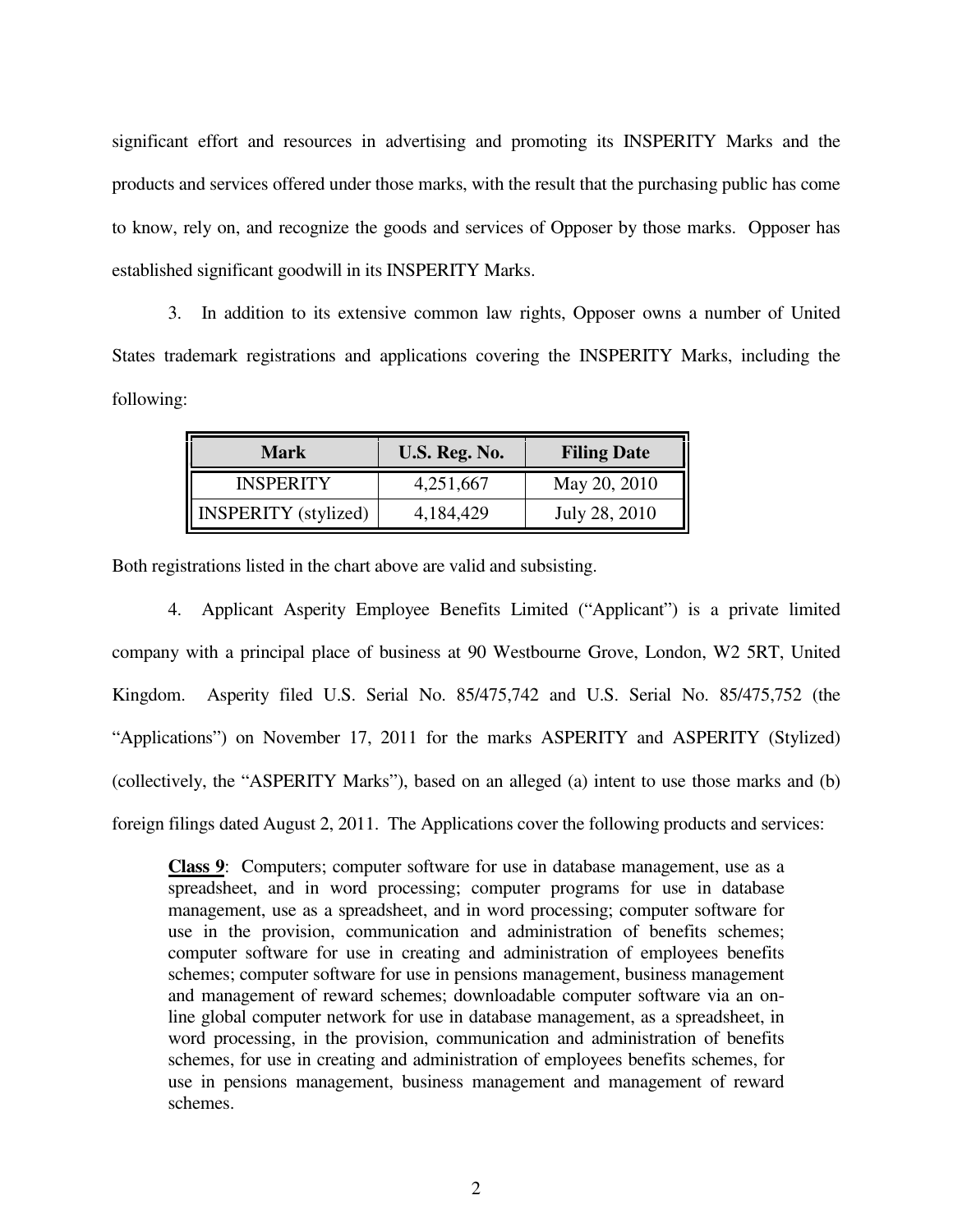**Class 35**: Advertising services; business management; Business administration; Providing office functions; Business consultancy services in relation to employee benefit schemes; Personnel consultancy, namely, evaluation of personnel requirements; Advertising and promotional services, namely, organization, operation, management and supervision of sales and of promotional voucher schemes in relation to employee benefit packages, incentive schemes, benefits and perks schemes, loyalty schemes, employees benefits packages, staff motivation and performance schemes, and promotional programs and promotional services in relation to employee benefit packages; Advertising and promotional services, namely, organization, operation, management and supervision of sales and of promotional voucher schemes in relation to employee benefit packages, incentive schemes, benefits and perks schemes, loyalty schemes, employees' benefits' packages, staff motivation and performance schemes, and promotional programs and promotional services; providing information, advisory and consultancy services in the fields of human resources, personnel management, and personnel recruitment.

**Class 36**: Administration of employee benefit plans concerning insurance and finance, administration of employee welfare benefit plans concerning insurance and finance, administration of employee pension plans; consulting services in the field of state and federal employee benefit plans concerning insurance and finance, namely, consultancy relating to compulsory social security and benefit entitlements, Contributory benefit scheme services, namely, providing information in the field of employee financial benefit plans, providing counseling and consulting in the field of healthcare benefits.

**Class 41**: Training services in the fields of human resources, employee recruitment, and personnel management; educational services, namely, providing classes, seminars, and workshops in the fields of human resources, employee recruitment, and personnel management; arranging, conducting and coordinating educational meetings, educational conferences, and seminars in the fields of human resources, employee recruitment, and personnel management, and training sessions and courses in the fields of human resources, employee recruitment, and personnel management; arranging and conducting educational conferences and seminars and provision of training in the fields of recruitment, employment, personnel management and human resources.

**Class 42**: Providing on-line non-downloadable software via a global computer network for use in database management, use as a spreadsheet, and in word processing; providing on-line non-downloadable software via a global computer network for use in the provision, communication and administration of benefits schemes; providing on-line non-downloadable software via a global computer network for use in creating and administration of employees benefits schemes; Providing on-line non-downloadable software via a global computer network for use in pensions management, business management and management of reward schemes.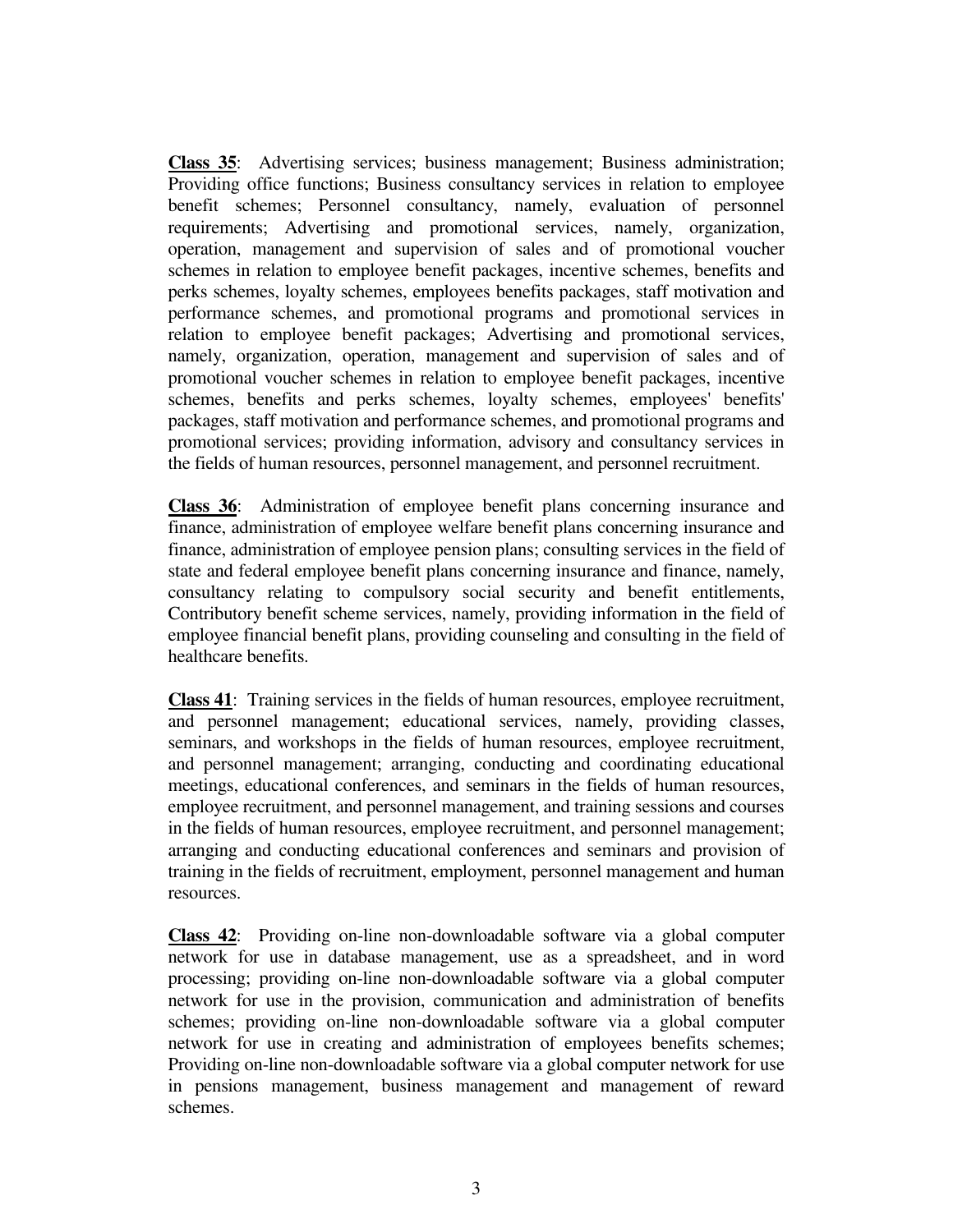5. Opposer has priority based on its prior use of and application to register the INSPERITY Marks in the United States.

6. Applicant's ASPERITY Marks so resemble Opposer's INSPERITY Marks as to be likely, when used in connection with Applicant's goods and services, to cause confusion, or to cause mistake, or to deceive. Many of Applicant's products and services are, in fact, identical or nearly identical to those offered under Opposer's INSPERITY Marks. Purchasers and prospective purchasers are likely to believe that the products and services offered under Applicant's ASPERITY Marks are sponsored, endorsed, or approved by Insperity, or are in some way affiliated, connected, or associated with Opposer or its goods and services. Registration should therefore be refused under 15 U.S.C. § 1052(d).

7. Applicant's goods and services will, upon information and belief, be purchased and used by the same or similar types of consumers who purchase and use Opposer's goods and services.

8. Opposer has not given Applicant permission or approval to use or register the ASPERITY Marks.

9. Registration of Applicant's ASPERITY Marks would damage Opposer because purchasers are likely to attribute the source or sponsorship of Applicant's goods and services offered under that mark to Opposer.

10. In addition, registration of Applicant's ASPERITY Marks would damage Opposer because it would confer upon Applicant statutory presumptions to which it is not entitled in view of Opposer's prior use of and application to register the INSPERITY Marks.

 WHEREFORE, Opposer prays that U.S. Serial No. 85/475,742 and U.S. Serial No. 85/475,752 be rejected, and that registration of the marks therein be refused.

4